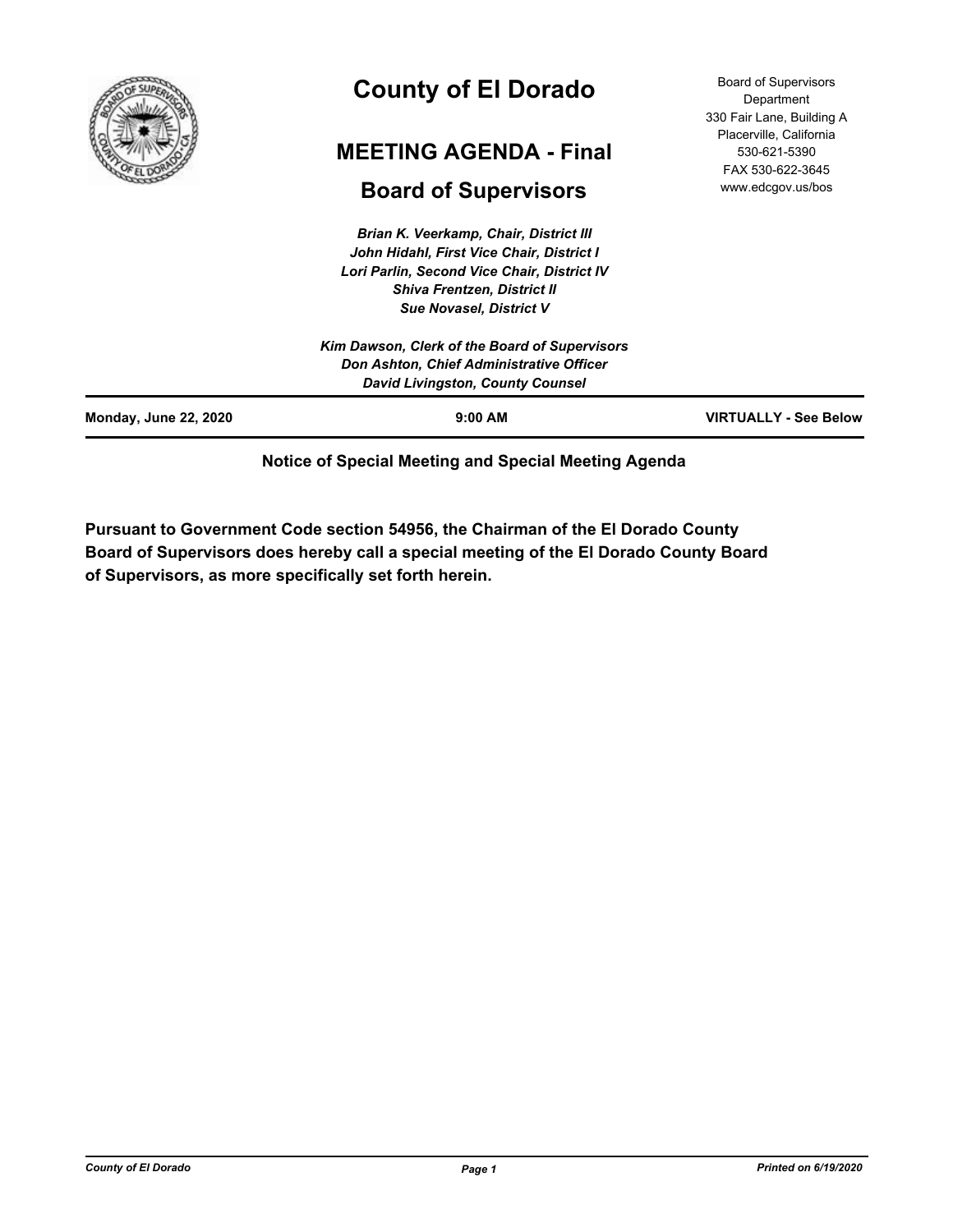**PUBLIC PARTICIPATION INSTRUCTIONS: To comply with physical distancing requirements and the stay at home order from the Governor, the Board Chambers will be closed to members of the public and all public participation will be handled remotely.** 

**The public should call into 530-621-7603 or 530-621-7610. The Meeting ID is 964 2884 7969.** 

**To observe the live stream of the Board of Supervisors meeting go to https://zoom.us/j/96428847969. If you are joining the meeting via zoom and wish to make a comment on an item, press the "raise a hand" button. If you are joining the meeting by phone, press \*9 to indicate a desire to make a comment. The clerk will call you by the last three digits of your phone number when it is your turn to speak. Speakers will be limited to 3 minutes.** 

**To view Board of Supervisors meetings via Facebook Live, go to https://www.facebook.com/ElDoradoCountyNews. Please note the Board will not be using this function and therefore will not see any comments posted during the livestream.** 

**By participating in this meeting, you acknowledge that you are being recorded.**

**If you choose not to observe the Board of Supervisors meeting but wish to make a comment on a specific agenda item, please submit your comment via email by 4:00 p.m. on the Friday prior to the Board meeting. Please submit your comment to the Clerk of the Board at edc.cob@edcgov.us. Your comment will be placed into the record and forwarded to the Board of Supervisors.** 

**The Clerk of the Board is here to assist you, please call 530-621-5390 if you need any assistance with the above directions to access the meeting.**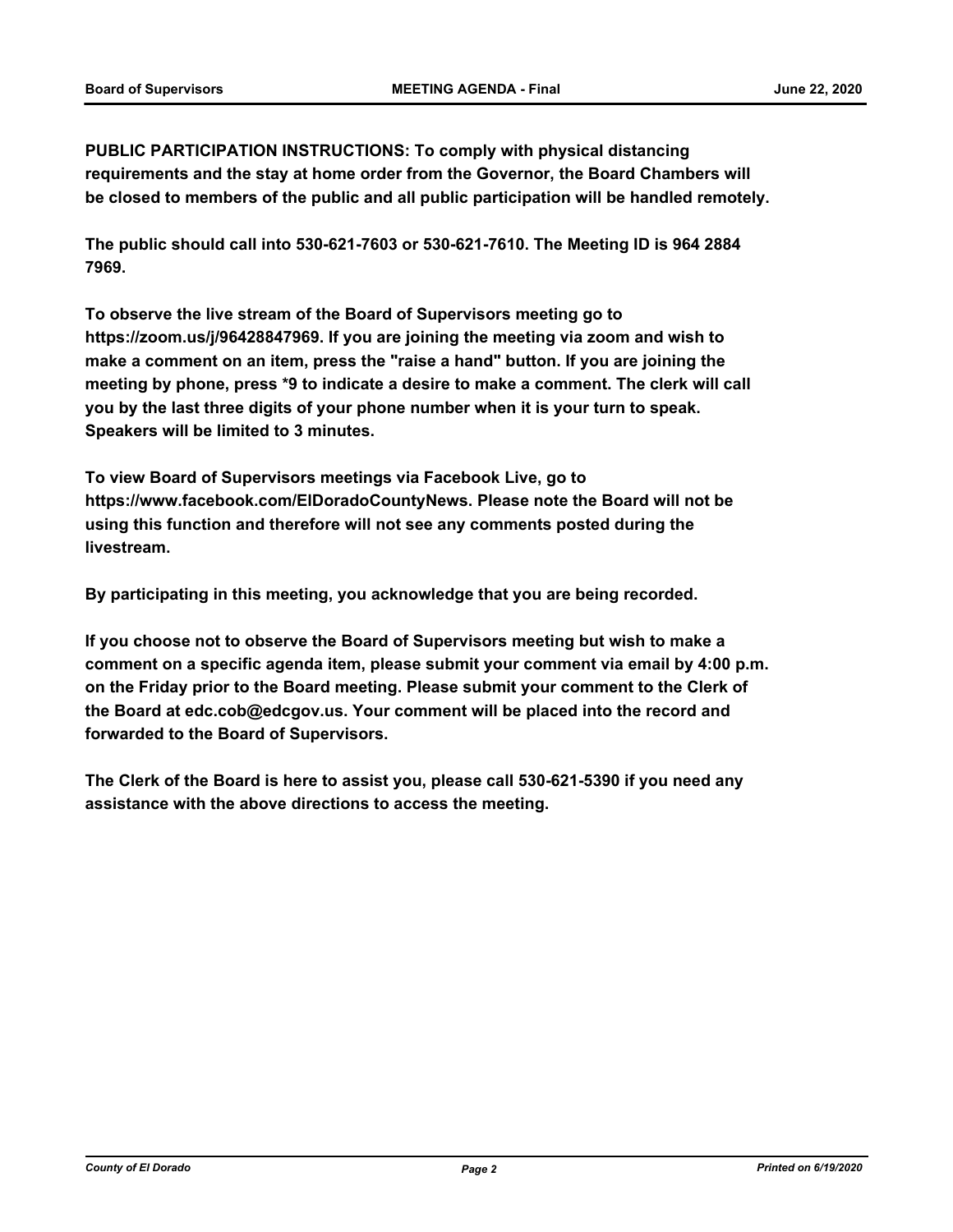## **Vision Statement Safe, healthy and vibrant communities, respecting our natural resources and historical heritage**

### **This institution is an equal opportunity provider and employer.**

Live Web Streaming and archiving of most Board of Supervisors meeting videos, all meeting agendas, supplemental materials and meeting minutes are available on the internet at: http://eldorado.legistar.com/Calendar.aspx

The County of El Dorado is committed to ensuring that persons with disabilities are provided the resources to participate in its public meetings. Please contact the office of the Clerk of the Board if you require accommodation at 530-621-5390 or via email, edc.cob@edcgov.us, preferably no less than 24 hours in advance of the meeting.

The Board of Supervisors is concerned that written information submitted to the Board the day of the Board meeting may not receive the attention it deserves. The Board Clerk cannot guarantee that any FAX, email, or mail received the day of the meeting will be delivered to the Board prior to action on the subject matter.

The Board meets simultaneously as the Board of Supervisors and the Board of Directors of the Air Quality Management District, In-Home Supportive Services, Public Housing Authority, Redevelopment Agency and other Special Districts.

For Purposes of the Brown Act § 54954.2 (a), the numbered items on this Agenda give a brief description of each item of business to be transacted or discussed. Recommendations of the staff, as shown, do not prevent the Board from taking other action.

Materials related to an item on this Agenda submitted to the Board of Supervisors after distribution of the agenda packet are available for inspection during normal business hours in the public viewing packet located in Building A, 330 Fair Lane, Placerville or in the Board Clerk's Office located at the same address. Such documents are also available on the Board of Supervisors' Meeting Agenda webpage subject to staff's ability to post the documents before the meeting.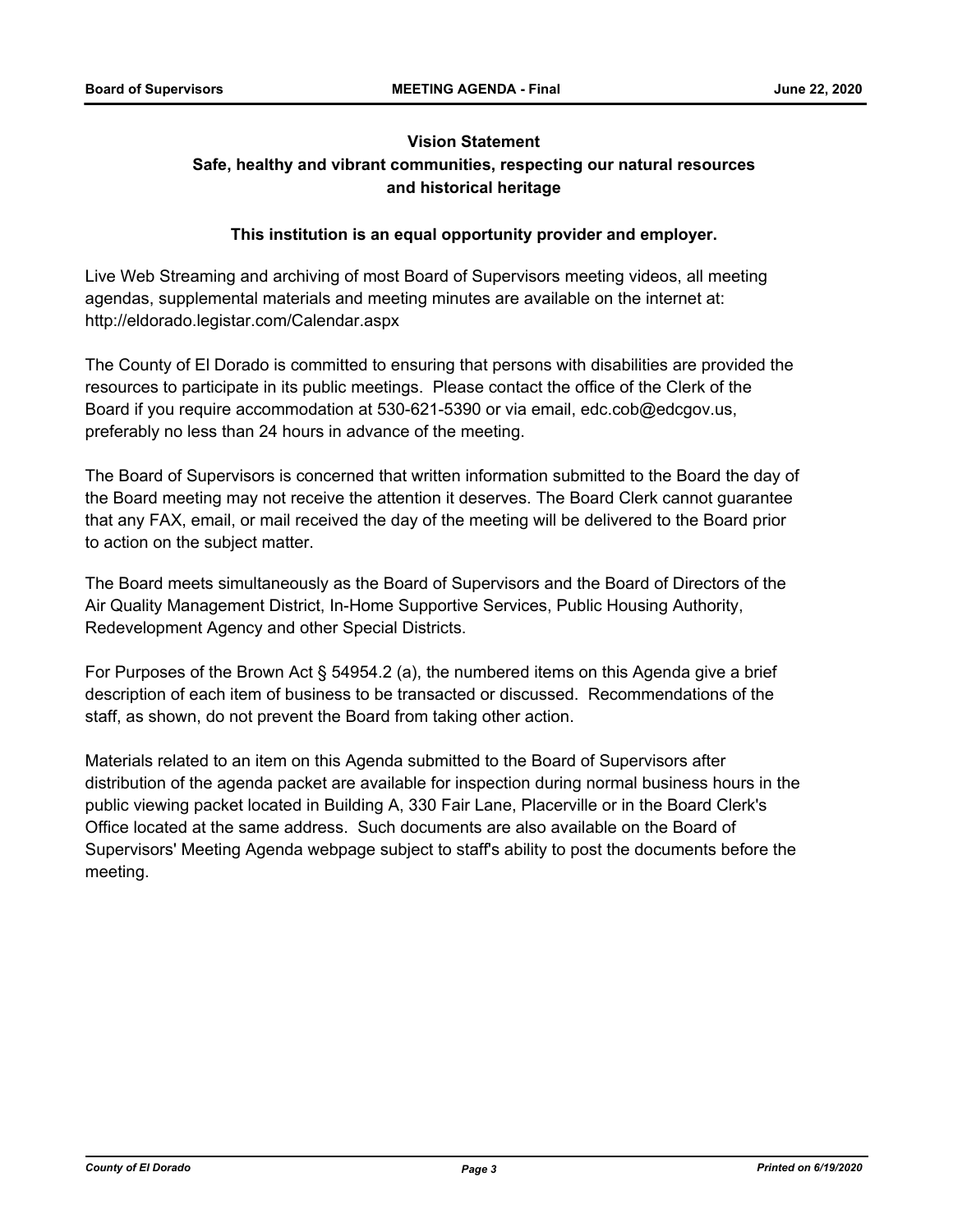#### **PROTOCOLS FOR PUBLIC COMMENT**

Public comment will be received at designated periods as called by the Board Chair.

Except with the consent of the Board, individuals shall be allowed to speak to an item only once.

On December 5, 2017, the Board adopted the following protocol relative to public comment periods. The Board adopted minor revisions to the protocol on February 26, 2019, incorporated herein:

Time for public input will be provided at every Board of Supervisors meeting. Individuals will have three minutes to address the Board. Individuals authorized by organizations will have three minutes to present organizational positions and perspectives and may request additional time, up to five minutes. At the discretion of the Board, time to speak by any individual may be extended.

Public comment on certain agenda items designated and approved by the Board may be treated differently with specific time limits per speaker or a limit on the total amount of time designated for public comment. It is the intent of the Board that quasi-judicial matters have additional flexibility depending upon the nature of the issue. It is the practice of the Board to allocate 20 minutes for public comment during Open Forum and for each agenda item to be discussed. (Note: Unless designated on the agenda, there is no Open Forum period during Special Meetings.)

Individual Board members may ask clarifying questions but will not engage in substantive dialogue with persons providing input to the Board.

If a person providing input to the Board creates a disruption by refusing to follow Board guidelines, the Chair of the Board may take the following actions:

Step 1. Request the person adhere to Board guidelines. If the person refuses, the Chair may turn off the speaker's microphone.

Step 2. If the disruption continues, the Chair may order a recess of the Board meeting. Step 3. If the disruption continues, the Chair may order the removal of the person from the Board meeting.